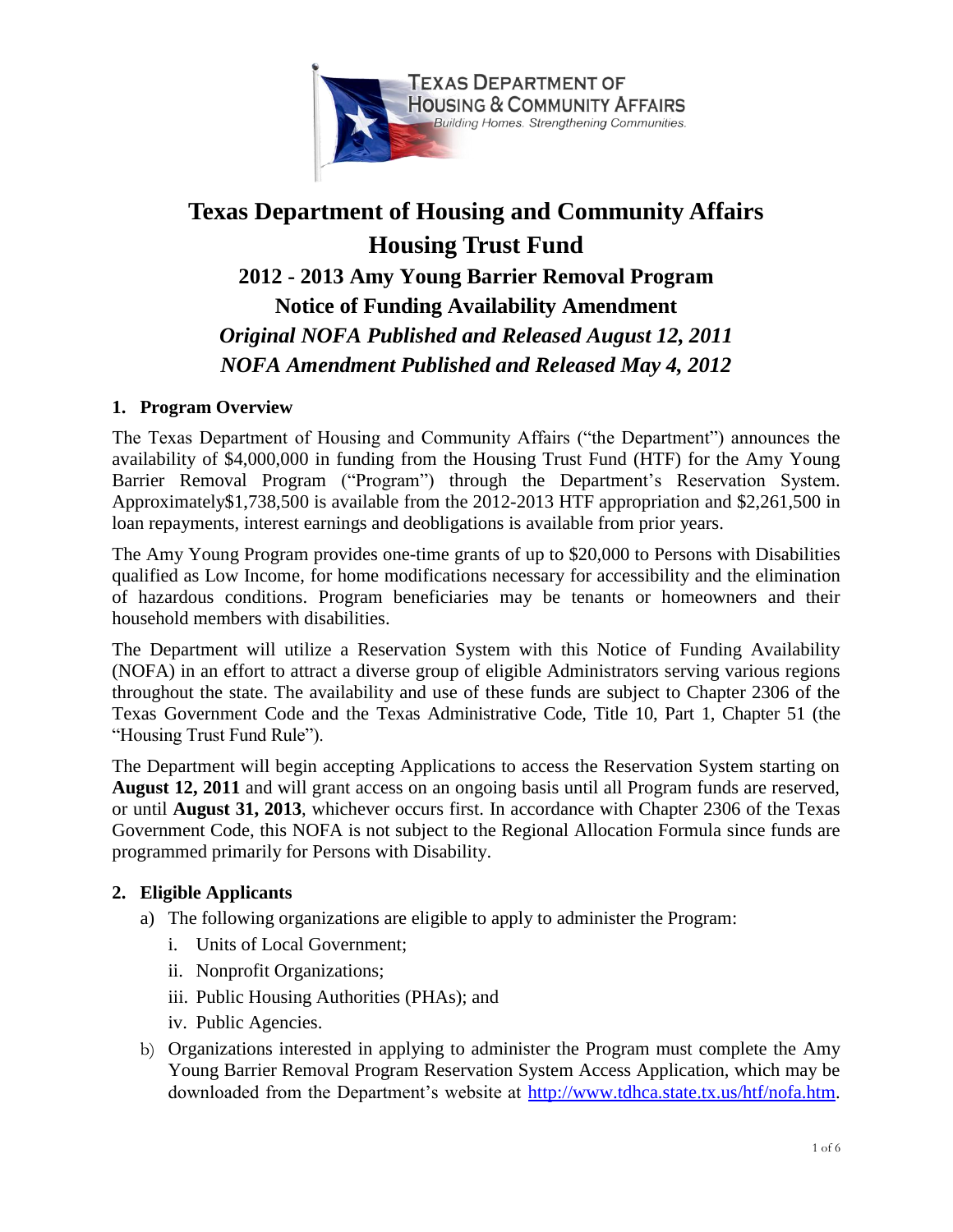Upon approval, a Reservation System Access Agreement will be provided by the Department and must be executed in order to participate in the Reservation System.

- c) Organizations currently approved to participate in the Department's Amy Young Barrier Removal Program, the HTF Homebuyer Assistance Program or the Texas Bootstrap Loan Program need to complete only page one of the Amy Young Barrier Removal Program Reservation System Access Application.
- d) Applicants must have at least one (1) year of experience providing services to lowincome households or Persons with Disabilities, as evidenced by current or previous contracts with the Department or with other funding entities. To satisfy this requirement, applicants may provide evidence of a partnership with an entity or organization that meets the requirement, such as a contract or memorandum of understanding (MOU). A letter of support or intent to partner does not satisfy this requirement.

### **3. Definitions**

- a) Any capitalized terms not specifically mentioned in this section shall have the meaning as defined by the Department, in Chapter 2306 of the Texas Government Code, or Housing Trust Fund Rule.
- b) In addition, this NOFA uses the following definitions:
	- i. Administration Fee Program funds that are earned by Administrators for operating the Program.
	- ii. Contingency A maximum of 10% percent of the construction contract amount. Hard Costs – Site specific project construction costs, including general requirements, site preparation, permits, labor, materials and budgeted contingency funds utilized through an HTF approved change order.
	- iii. Liquid Assets Liquid Assets are items of value that may be turned into cash. This does not include items such as the principal residence, restricted retirement accounts, and permanent life insurance policies.
	- iv. Low Income (In this NOFA, the following definition of Low Income is used in place of the HTF Rule definition). Household income does not exceed 80% of the Area Median Family Income (AMFI) or 80% of the State Median Family Income, adjusted for Household size, whichever is greater, utilizing a Department approved methodology.
	- v. Project Costs Program funds (Hard and Soft Costs) that directly assist an eligible Household.
	- vi. Reservation Setup The submission of required documents to the Reservation System in order to reserve Program funds for an eligible Household.
	- vii. Reservation System The Department's online system utilized by Administrators to reserve and draw Project Costs and Administration Fees, and track status of Program activities specified in this NOFA.
	- viii. Soft Costs Limited to an amount not to exceed 10% of Project Hard Costs, Soft Costs are Activity specific costs including but not limited to: staff or consultant time spent to determine address specific Applicant eligibility; inspection(s); septic system inspection fees; work write-up and cost estimation; pre-construction conference;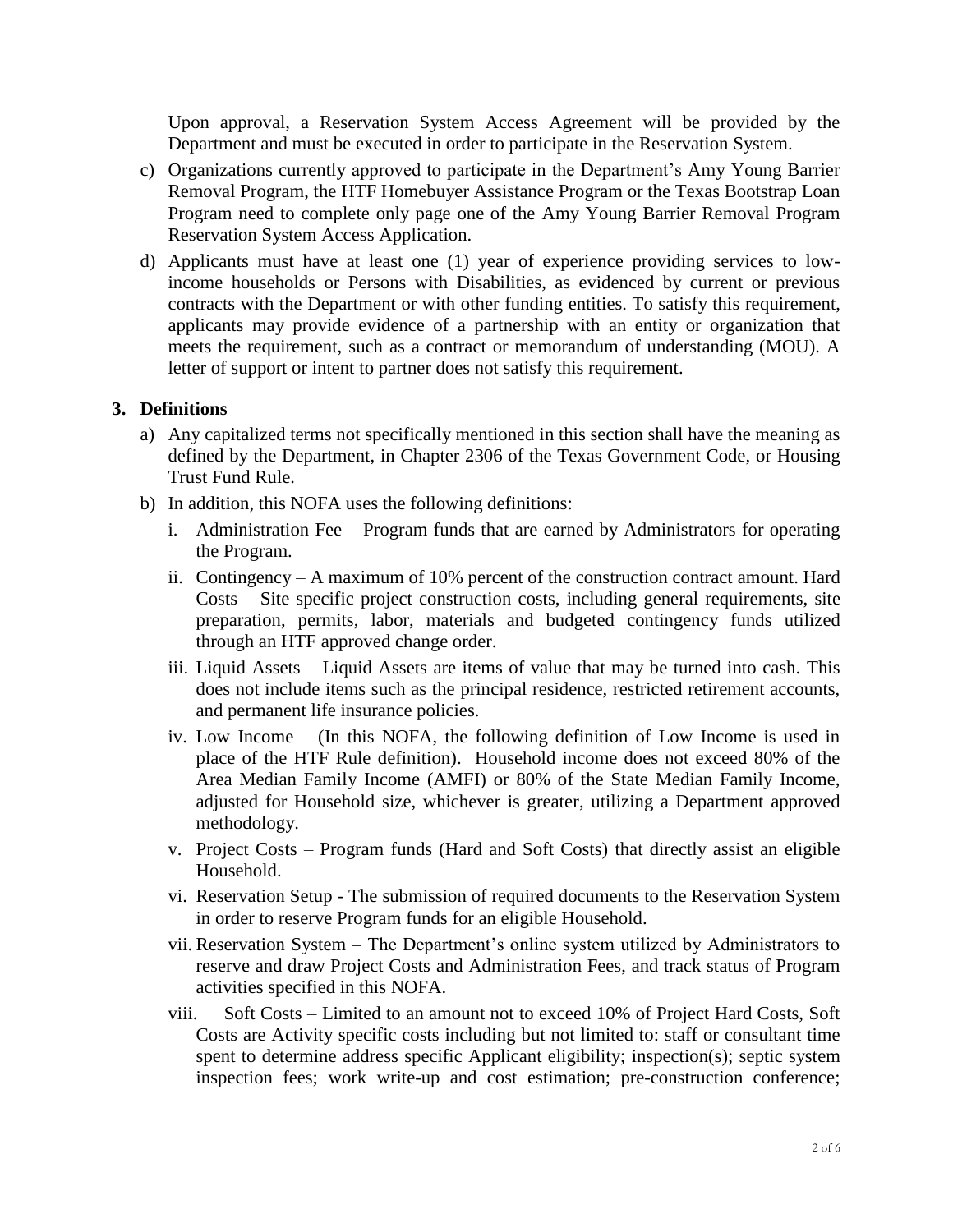construction supervision; Setup and Draw documentation and submitting to the Reservation System; staff mileage associated with a specific Activity, etc.

### **4. Program Requirements**

- a) The primary purpose of this Program is to provide accessibility modifications and barrier removal for Persons with Disabilities qualified as Low-Income.
- b) Administrators must follow processes and procedures as required by the Department or outlined in the Program Manual.
- c) The assisted Household's projected income may not exceed 80% of the Area Median Family Income (AMFI) or 80% of the State Median Family Income, adjusted for Household size, whichever is greater, utilizing the approved methodology described in the Department's Amy Young Program *Income Qualification Guidelines*. Liquid Assets may not exceed \$20,000.
- d) Administrators must comply with all applicable procurement laws, regulations and policies. Local units of government must maintain documentation of compliance with procurement laws and regulations. All participating Nonprofit Organizations must have a Board adopted procurement policy and document in their local file compliance with that policy.
- e) An Administration Fee equal to 10% of the Project's combined Hard and Soft Costs will be paid to the Administrator upon completion of the Project. Administration Fees are not a part of the maximum grant per Household.

## **5. Property and Construction Guidelines**

- a) Eligible properties are owner-occupied homes and rental units. A Person with Disability must be named on the lease of the assisted rental unit or the owner of record for an owner-occupied property unless otherwise approved by the Department on a case-by-case basis.
- b) The following properties are not eligible for assistance in this Program:
	- i. Properties developed, owned or managed by the Administrator or an Affiliate, as defined in the HTF Rule.
	- ii. Rental units financed in whole or in part with federal funds, as they are required to meet minimum accessibility standards.
- c) The Program grant is limited to \$20,000 in combined Hard and Soft Costs. Funds may not be used for repairs or construction unrelated to accessibility modification, barrier removal or the elimination of hazardous or unsafe conditions in the housing unit.
- d) **Accessibility modifications**. All Households served by the Program must have the need for accessibility modifications. **A minimum of 75%** of Project Hard Costs must be utilized for accessibility modifications unless otherwise approved by the Department on a case-by-case basis. Examples of modifications may include, but are not limited to: interior/exterior handrails, door widening, exterior ramps, countertop/cabinet adjustments, accessible kitchen appliances, buzzing/flashing devices, accessible door/faucet handles, elevated toilets, shower grab bars, shower wands, walk-in showers, pedestal sinks, etc.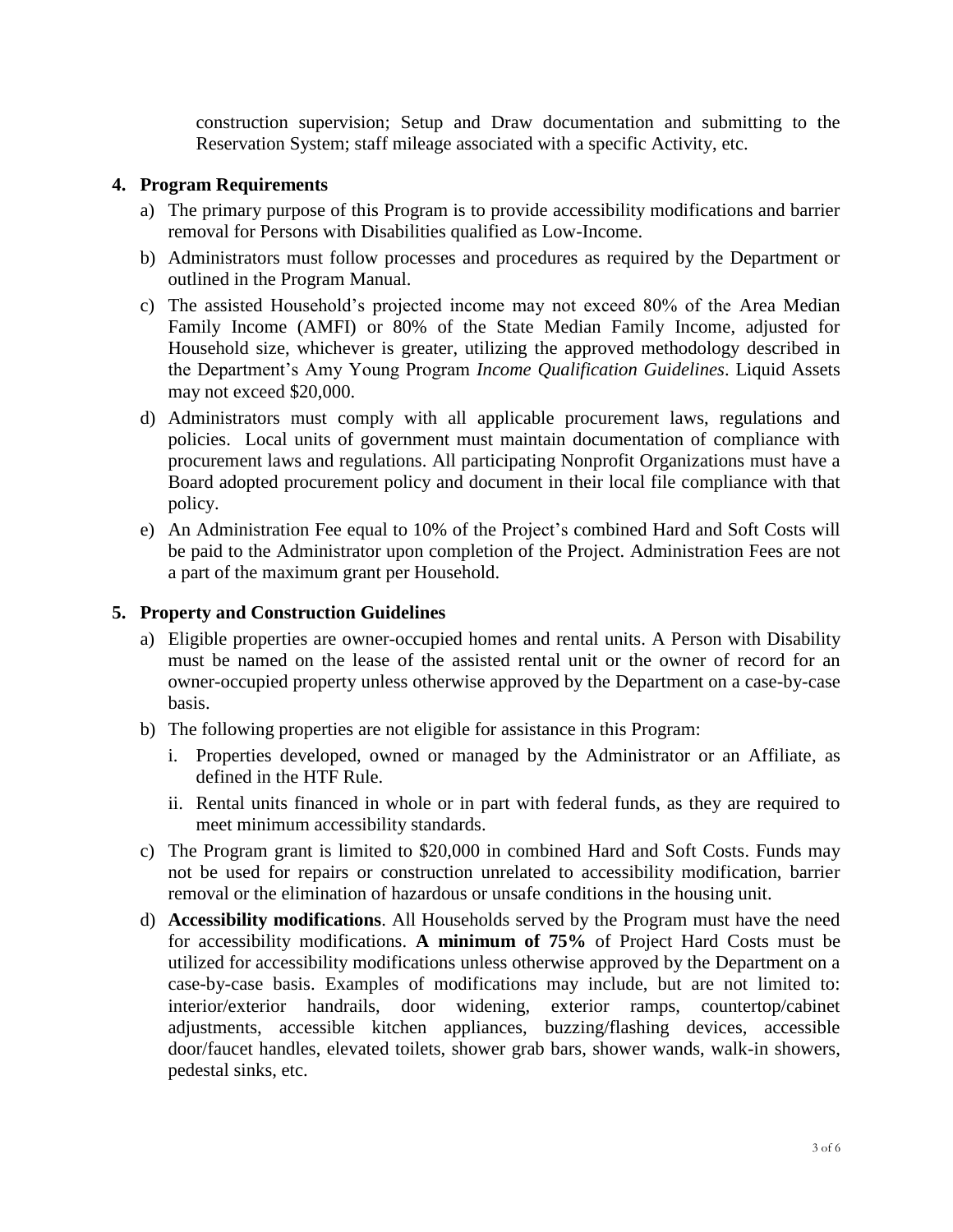e) **Rehabilitation of the unit**. In addition to accessibility modifications, eligible activities include other rehabilitation costs associated with the elimination of hazardous or unsafe conditions in the housing unit. **No more than 25%** of the Project Hard Costs may be utilized for this purpose unless otherwise approved by the Department on a case-by-case basis. Examples of other rehabilitation work include, but are not limited to repair of hazardous conditions or code violations in the electrical system, plumbing system, structural system or mechanical system.

## **6. Reservation System Guidelines**

- a) Program funds are available on a first-come, first-serve basis in the Reservation System.
- b) Administrators of active Amy Young Barrier Removal Program contracts may apply to access the Reservation System if all of the funding under the current contract is committed and applicable benchmarks are met. Upon successful commitment of funds under existing contract terms and if all applicable benchmarks are being met, subsequent Setups will be accepted subject to the terms of this NOFA.
- c) Administrators of active Amy Young Barrier Removal Program contracts may apply to access the Reservation System to serve Households outside of the Service Area defined in the current, active contract if they are currently meeting all contractual benchmarks.
- d) An Administrator is ineligible to access the Reservation System until any past due audit has been submitted to the Department in a satisfactory format with no unresolved findings.
- e) In accordance to the HTF Rule, the Department may de-authorize access to Reservation System and the Reservation System Access Agreement will be terminated if the requirements in this NOFA are not met. For the purposes of this NOFA, de-authorization is treated as a funding deobligation as outlined in the HTF Rule.

# **7. Reserving Funds (Reservation Setup)**

- a) Administrators will market the Program, complete application intake, and qualify Households for participation.
- b) After collecting and verifying the required Household income and property eligibility documentation, the Administrator will enter the Activity Reservation Setup information into the Reservation System, submit the required forms described on the "Reservation Setup Checklist" or in the Program Manual, and request a Reservation of Project funds, up to the maximum of \$20,000 and an Administration Fee of 10% of the Project funds.
- c) Reservation Setups will be processed in the order submitted to the Department via the Reservation System. Submission of a Reservation Setup on behalf of a Household does not guarantee funding.
- d) The Department will review the Reservation Setup documentation within **ten (10) business days** of submission by the Administrator.
- e) Once a Household is verified by the Department as eligible for assistance, up to the maximum of \$20,000 in Project funds plus an Administration Fee of 10% of the Project funds will be reserved in the Reservation System.
- f) When the Reservation Setup is approved by the Department, Project and Administration Fee funds will be reserved for the Household through the Reservation System for a period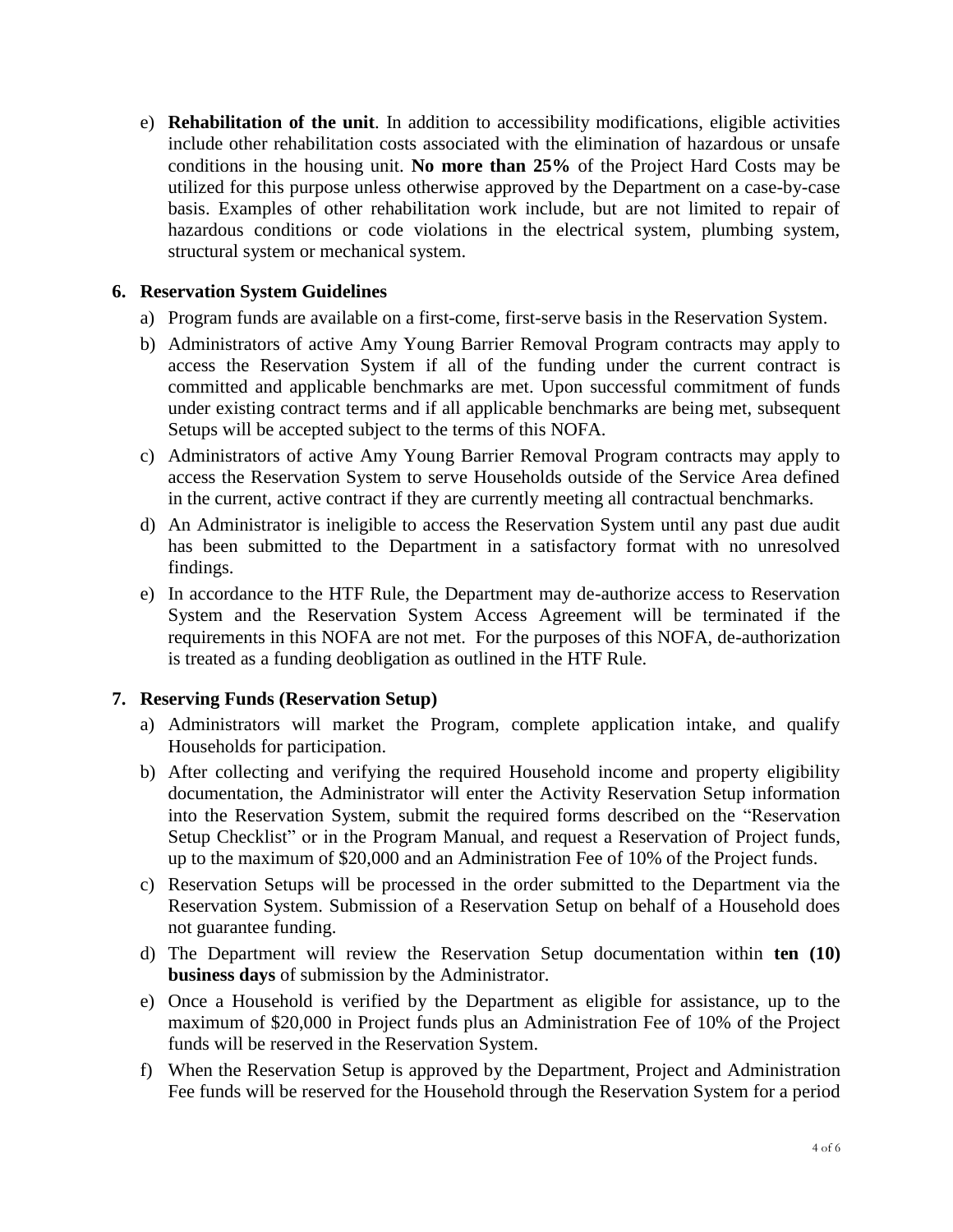of no more than **sixty (60) calendar days**, during which time the Administrator must complete the Activity Approval process.

## **8. Construction Approval**

- a) After the Department has approved the Reservation Setup, the Administrator has **sixty (60) calendar days** to submit all required construction documentation into the Reservation System, including the awarded construction contract and "Before" pictures.
- b) If complete documentation is submitted within the **sixty** (**60) calendar day** reservation period, and is approved by the Department, the status will be changed to "active". The Administrator may then proceed with the pre-construction conference and start construction.
- c) If the documentation needs correction or additional information, the Department will notify the Administrator and change the Activity status to "disapproved" until the documentation is received. If an Activity remains in "disapproved" status for more than **thirty (30) calendar days**, the Department will cancel the reservation from the Reservation System and the Setup will need to be resubmitted if funds are available.
- d) Administrators may reserve and have active projects in amounts outlined below. If an Administrator has reached the maximum amount allowed to be active, new Reservation Setups will not be reviewed by the Department until an existing Activity is closed or an existing Reservation Setup has been cancelled or deleted.
	- i. An administrator may have up to \$100,000 reserved.
	- ii. If an Administrator has completed five (5) projects successfully and met all timeframes as outlined in Section 8, the Administrator may have up to \$200,000 active in the Reservation System.
	- iii. If an Administrator has completed ten (10) projects successfully and met all timeframes as outlined in Section 8, the Administrator may have up to \$300,000 active in the Reservation System.
	- iv. If an Administrator has completed fifteen (15) projects successfully and met all timeframes as outlined in Section 8, the Administrator may have up to \$400,000 active in the Reservation System.

### **9. Drawing Funds in the Reservation System**

- a) Administrators may request Draws for Project Costs and Administration Fees upon completing each approved Project.
- b) If the Department requires additional information or documentation to process a Draw request, the Department will notify the Administrator and change the Draw status to "disapproved" until follow up documentation is received from the Administrator. If a Draw request remains in "disapproved" status for more than **thirty (30) calendar days** in the Reservation System, the Department will delete the Draw from the Reservation System. The Draw will need to be resubmitted.

### **10. Project Completion**

Once the request for Construction Approval has been approved by the Department and the Activity becomes active, the Administrator has **one hundred and twenty (120) calendar days** to complete all construction and draws. The Department may grant a one-time **thirty (30)**